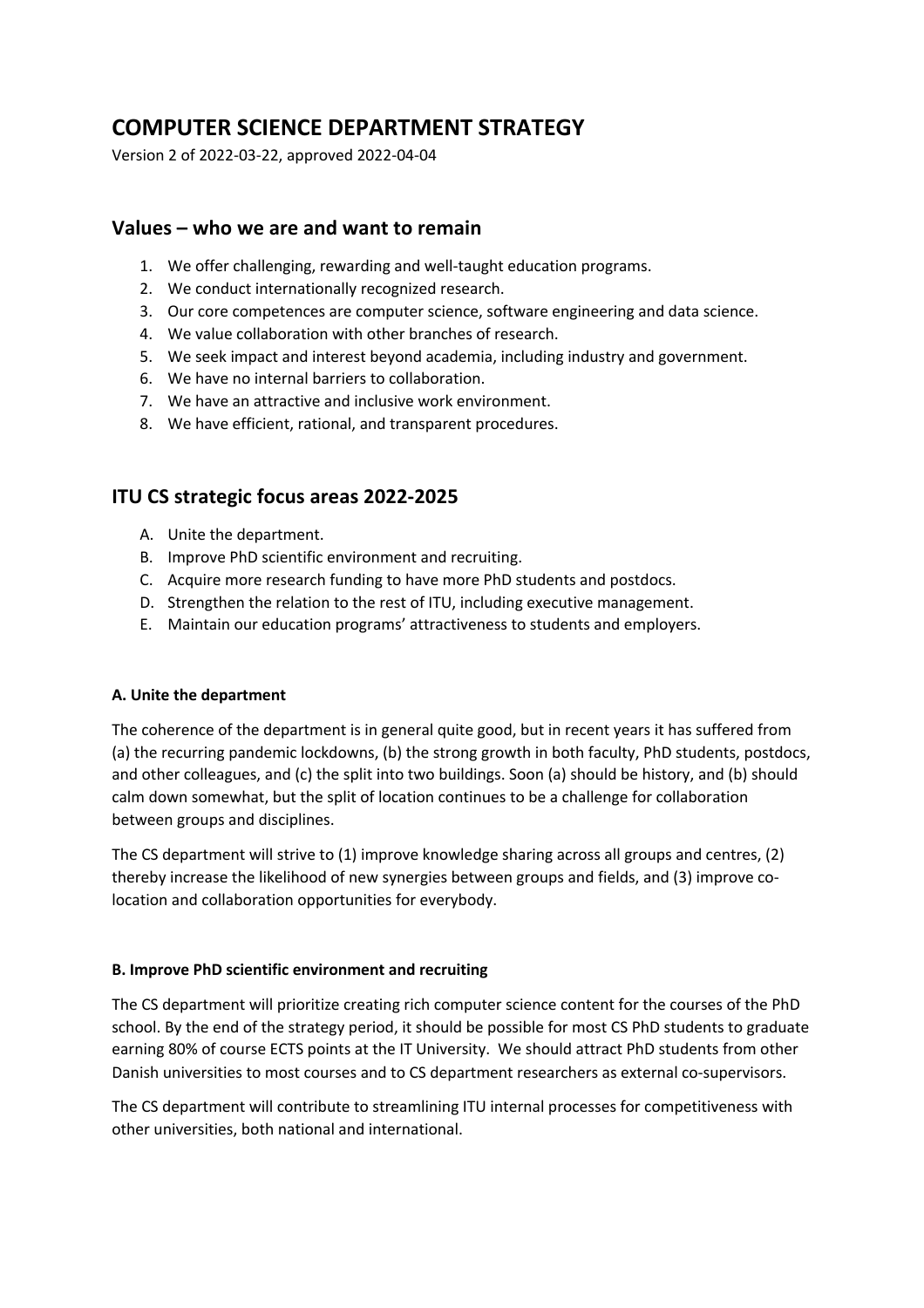This will require: (1) ensuring more representation of the department in the PhD Council; (2) promoting development of new PhD courses in CS; (3) continued attention to the search, hiring and onboarding processes for PhD students.

#### **C. Acquire more research funding**

The CS department works actively to strengthen its research activities and its reputation. The number of PhD students should be increased. The department strives to further support faculty members in attracting external funding, especially from research grants and collaboration with industry. Within the given government base funding, the CS department will contribute to maximising the university's main outputs – education and research – so base funding can be spent wisely to support a large amount of externally funded research.

## **D. Strengthen the relation to the rest of ITU**

The CS department will assume more responsibility for the overall functioning and development of the IT University through contributions to the management structure, simplification of administrative procedures, general efficiency, and implementation of the overall university strategy.

This will likely require that faculty gets further involved in cross-cutting forums and processes, such as the PhD School, union work, IT infrastructure council, IT security group, and so on, and we should seize opportunities to improve things and help each other internally at the IT University.

## **E. Maintain our education programs' attractiveness to students and employers**

We aim to maintain and improve the high quality and attractiveness of our education programs by (1) working with management to advance our common goal of offering ambitious STEM educations; (2) continued student recruiting efforts focusing on competent, ambitious, and motivated people selected from a large pool of applicants; (3) continued attention to diversity and inclusion; (4) continued focus on retention and on avoiding discrepancies between recruiting materials and the form and contents of education programs; and (5) continued updates of the content and structure of education programs based on scientific depth and industrial relevance.

## **Relation to ITU's overall strategy for 2022-2025**

ITU strategy goal 1 (educate more IT professionals and IT researchers) is supported by CS goals B, C and E, and CS values 1, 2, 3, 4, 5 and 7; ITU strategy goal 2 (engage in research and educational activities that help share a sustainable digital future) is supported by CS goals C and E, and CS values 1, 2, 3, 4 and 5; and ITU strategy goal 3 (enable all students and staff to thrive and excel together) is supported by CS goals A, B, C, D and E and CS values 1, 6, 7 and 8.